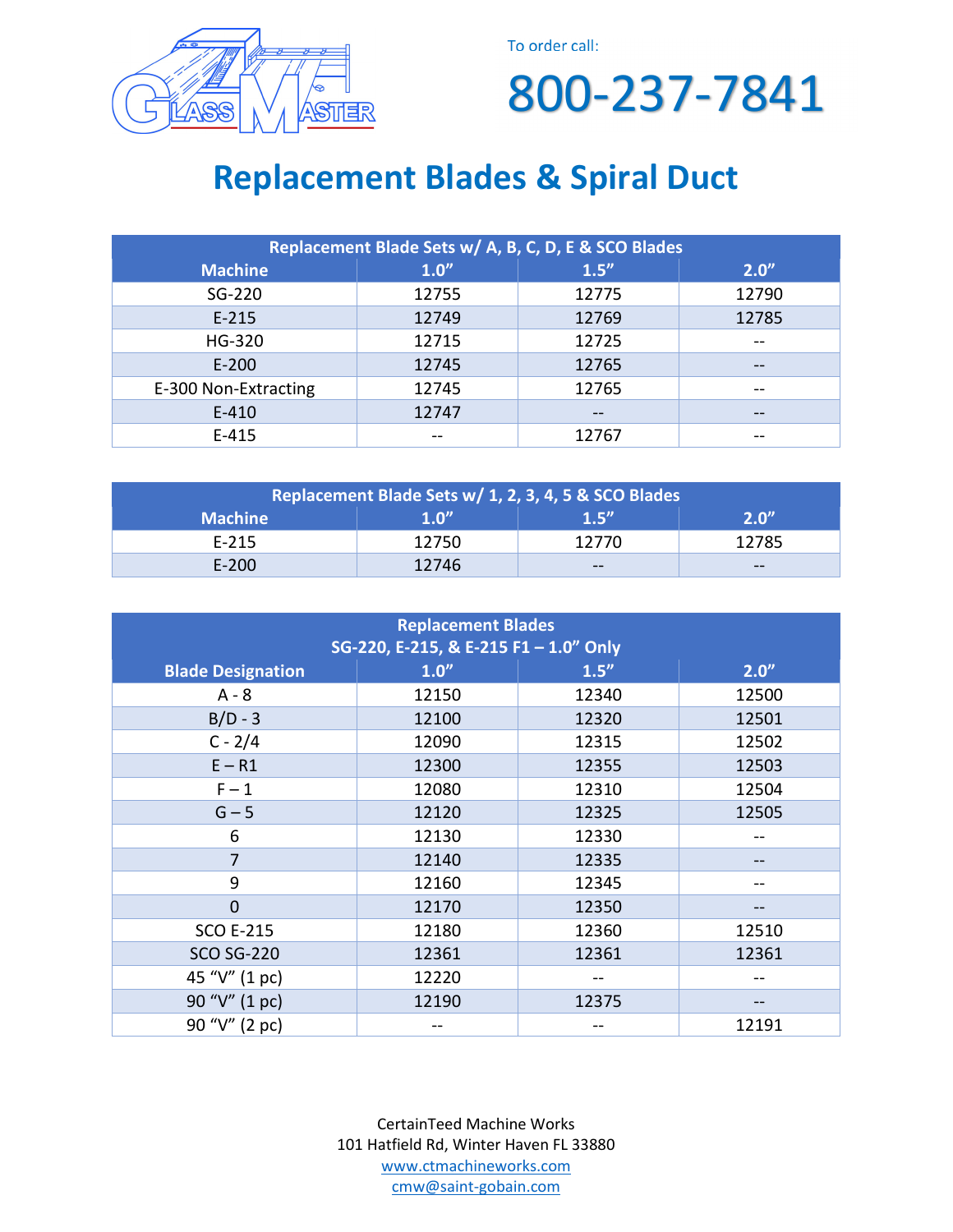

To order call:

800-237-7841

## **Replacement Blades & Spiral Duct**

| <b>Replacement Blades</b><br><b>HG-320 Extracting</b> |         |       |                   |
|-------------------------------------------------------|---------|-------|-------------------|
| <b>Blade Designation</b>                              | $1.0$ " | 1.5'' | 2.0''             |
| $A - 8$                                               | 12069   | 11990 | --                |
| $B/D - 3$                                             | 12030   | 12072 | $- -$             |
| $C - 2/4$                                             | 12020   | 12073 | $- -$             |
| $E - R1$                                              | 12058   | 11991 | $- -$             |
| $F-1$                                                 | 12012   | 11992 | $- -$             |
| $G - 5$                                               | 12048   | 11993 | $\qquad \qquad -$ |
| SCO                                                   | 12361   | 12361 | 12361             |

| <b>Replacement Blades</b><br>GM-12, E-200, E-300, E-410 & E-415 Non-Extracting |                |       |       |
|--------------------------------------------------------------------------------|----------------|-------|-------|
| <b>Blade Designation</b>                                                       | $1.0$ "        | 1.5'' | 2.0'' |
| $A - 8$                                                                        | 12280          | 12340 | --    |
| $B/D - 3$                                                                      | 12100          | 12320 |       |
| $C - 2/4$                                                                      | 12090          | 12315 |       |
| $E - R1$                                                                       | 12300          | 12355 | --    |
| $F-1$                                                                          | 12080          | 12310 |       |
| $G - 5$ (Except E-410)                                                         | --             | 12325 |       |
| $G - 5$ (E-410 only)                                                           | 12120          | 12325 |       |
| 6                                                                              | 12130          | 12330 |       |
| 7                                                                              | 12140          | 12335 |       |
| 9                                                                              | 12160          | 12345 |       |
| $\Omega$                                                                       | 12170          | 12350 |       |
| <b>SCO</b>                                                                     | 12180<br>12360 |       | $- -$ |
| 90 "V" (1 pc)                                                                  | 12190          | 12375 |       |